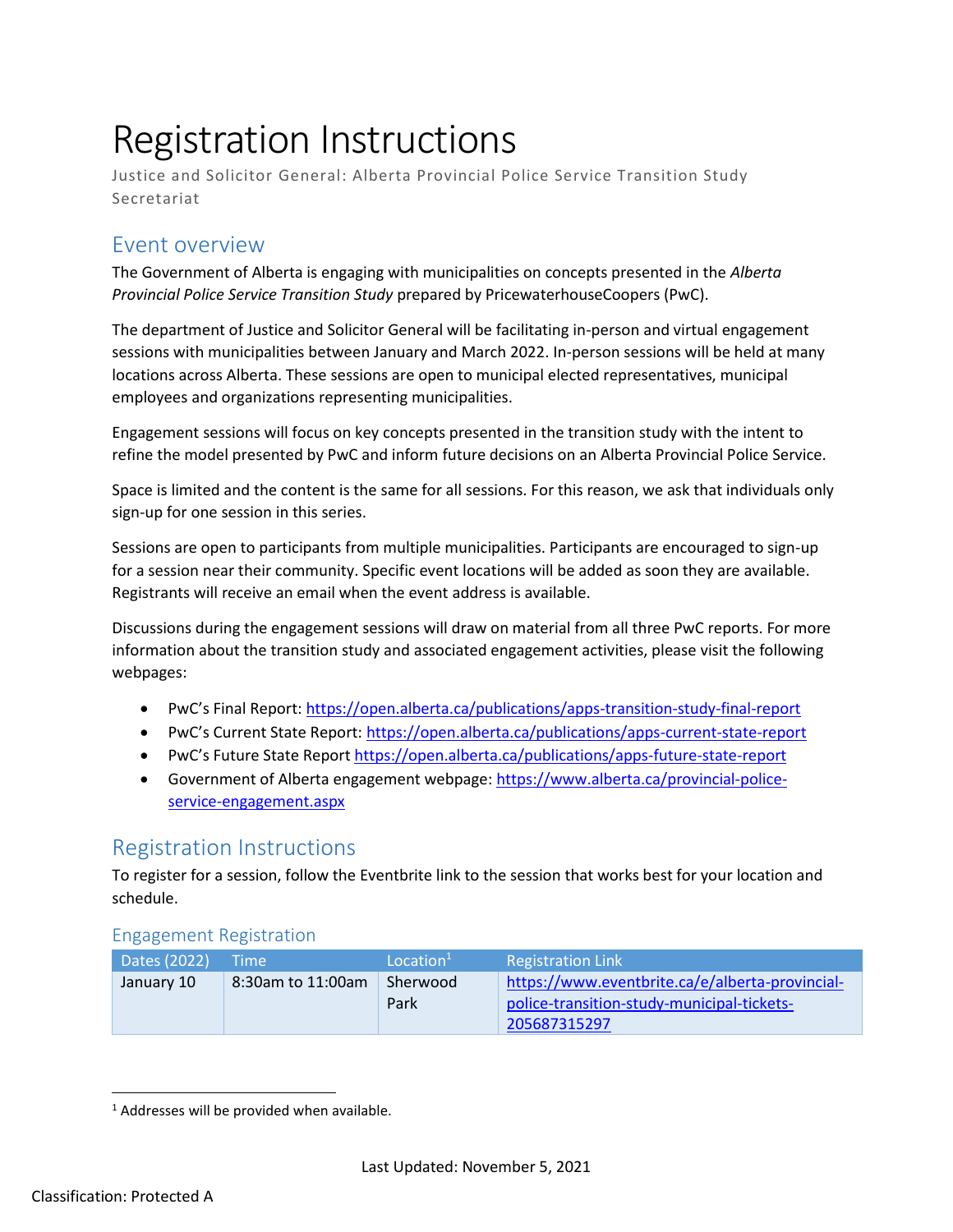| January 10 | 2:00pm to 4:30pm  | Fort<br>Saskatchewan | https://www.eventbrite.ca/e/alberta-provincial-<br>police-transition-study-municipal-engagement-<br>tickets-205689582077 |
|------------|-------------------|----------------------|--------------------------------------------------------------------------------------------------------------------------|
| January 11 | 8:30am to 11:00am | St. Albert           | https://www.eventbrite.ca/e/alberta-provincial-<br>police-transition-study-municipal-engagement-<br>tickets-205692831797 |
| January 11 | 2:00pm to 4:30pm  | <b>Stony Plain</b>   | https://www.eventbrite.ca/e/alberta-provincial-<br>police-transition-study-municipal-engagement-<br>tickets-205694827767 |
| January 12 | 9:00am to 11:30am | Westlock             | https://www.eventbrite.ca/e/alberta-provincial-<br>police-transition-study-municipal-engagement-<br>tickets-205696663257 |
| January 12 | 2:00pm to 4:30pm  | Athabasca            | https://www.eventbrite.ca/e/alberta-provincial-<br>police-transition-study-municipal-engagement-<br>tickets-205697716407 |
| January 13 | 8:30am to 11:00am | Ft. McMurray         | https://www.eventbrite.ca/e/alberta-provincial-<br>police-transition-study-municipal-engagement-<br>tickets-205698619107 |
| January 24 | 8:30am to 11:00am | <b>Okotoks</b>       | https://www.eventbrite.ca/e/alberta-provincial-<br>police-transition-study-municipal-engagement-<br>tickets-205699200847 |
| January 25 | 8:30am to 11:00am | Claresholm           | https://www.eventbrite.ca/e/alberta-provincial-<br>police-transition-study-municipal-engagement-<br>tickets-205700173757 |
| January 25 | 2:00pm to 4:30pm  | <b>Pincher Creek</b> | https://www.eventbrite.ca/e/alberta-provincial-<br>police-transition-study-municipal-engagement-<br>tickets-205701507747 |
| January 26 | 2:00pm to 4:30pm  | Lethbridge           | https://www.eventbrite.ca/e/alberta-provincial-<br>police-transition-study-municipal-engagement-<br>tickets-205704877827 |
| January 27 | 8:30am to 11:00am | <b>Medicine Hat</b>  | https://www.eventbrite.ca/e/alberta-provincial-<br>police-transition-study-municipal-engagement-<br>tickets-205706542807 |
| January 27 | 2:00pm to 4:30pm  | <b>Brooks</b>        | https://www.eventbrite.ca/e/alberta-provincial-<br>police-transition-study-municipal-engagement-<br>tickets-205707876797 |
| January 28 | 8:30am to 11:00am | Strathmore           | https://www.eventbrite.ca/e/alberta-provincial-<br>police-transition-study-municipal-engagement-<br>tickets-205708769467 |
| February 7 | 8:30am to 11:00am | <b>Red Deer</b>      | https://www.eventbrite.ca/e/alberta-provincial-<br>police-transition-study-municipal-engagement-<br>tickets-205710614987 |
| February 7 | 2:00pm to 4:30pm  | <b>Red Deer</b>      | https://www.eventbrite.ca/e/alberta-provincial-<br>police-transition-study-municipal-engagement-<br>tickets-205711828617 |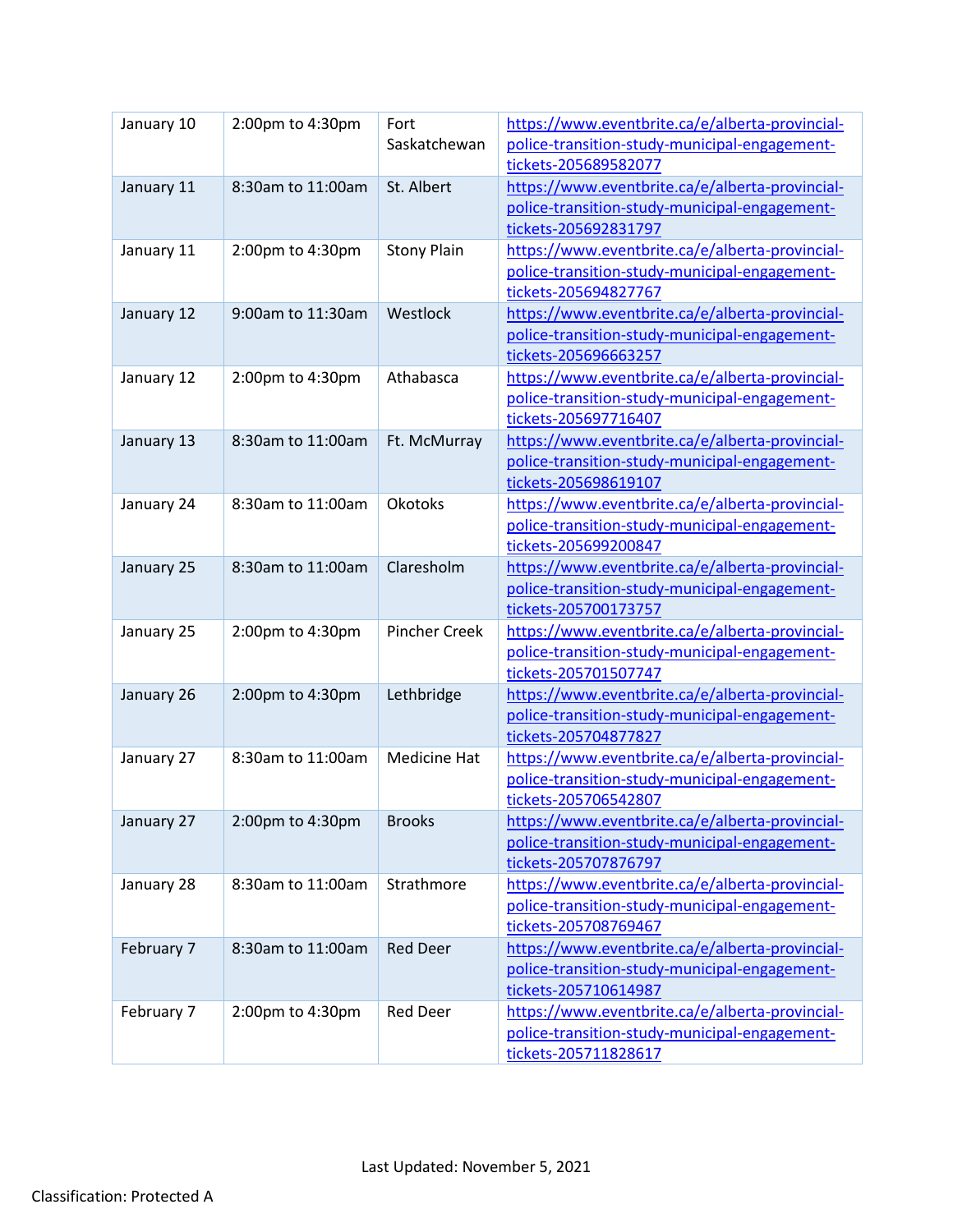| February 8  | 8:30am to 11:00am | Rocky<br>Mountain<br>House | https://www.eventbrite.ca/e/alberta-provincial-<br>police-transition-study-municipal-engagement-<br>tickets-205713252877 |
|-------------|-------------------|----------------------------|--------------------------------------------------------------------------------------------------------------------------|
| February 9  | 8:30am to 11:00am | Stettler                   | https://www.eventbrite.ca/e/alberta-provincial-<br>police-transition-study-municipal-engagement-<br>tickets-205714797497 |
| February 9  | 2:00pm to 4:30pm  | Hanna                      | https://www.eventbrite.ca/e/alberta-provincial-<br>police-transition-study-municipal-engagement-<br>tickets-205715950947 |
| February 10 | 8:30am to 11:00am | Airdrie                    | https://www.eventbrite.ca/e/alberta-provincial-<br>police-transition-study-municipal-engagement-<br>tickets-205717756347 |
| February 10 | 2:00pm to 4:30pm  | Olds                       | https://www.eventbrite.ca/e/alberta-provincial-<br>police-transition-study-municipal-engagement-<br>tickets-205719732257 |
| February 28 | 8:30am to 11:00am | Leduc                      | https://www.eventbrite.ca/e/alberta-provincial-<br>police-transition-study-municipal-engagement-<br>tickets-205721036157 |
| February 28 | 2:00pm to 4:30pm  | Ponoka                     | https://www.eventbrite.ca/e/alberta-provincial-<br>police-transition-study-municipal-engagement-<br>tickets-205721838557 |
| March 1     | 8:30am to 11:00am | Camrose                    | https://www.eventbrite.ca/e/alberta-provincial-<br>police-transition-study-municipal-engagement-<br>tickets-205736321877 |
| March 1     | 2:00pm to 4:30pm  | Wainwright                 | https://www.eventbrite.ca/e/alberta-provincial-<br>police-transition-study-municipal-engagement-<br>tickets-205740564567 |
| March 2     | 8:30am to 11:00am | Vermillion                 | https://www.eventbrite.ca/e/alberta-provincial-<br>police-transition-study-municipal-engagement-<br>tickets-205741958737 |
| March 3     | 8:30am to 11:00am | Bonnyville                 | https://www.eventbrite.ca/e/alberta-provincial-<br>police-transition-study-municipal-engagement-<br>tickets-205742700957 |
| March 4     | 2:00pm to 4:30pm  | Smoky Lake                 | https://www.eventbrite.ca/e/alberta-provincial-<br>police-transition-study-municipal-engagement-<br>tickets-205746843347 |
| March 7     | 8:30am to 11:00am | Slave Lake                 | https://www.eventbrite.ca/e/alberta-provincial-<br>police-transition-study-municipal-engagement-<br>tickets-205887935357 |
| March 8     | 2:00pm to 4:30pm  | Peace River                | https://www.eventbrite.ca/e/alberta-provincial-<br>police-transition-study-municipal-engagement-<br>tickets-205749681837 |
| March 9     | 2:00pm to 4:30pm  | High Level                 | https://www.eventbrite.ca/e/alberta-provincial-<br>police-transition-study-municipal-engagement-<br>tickets-205750975707 |